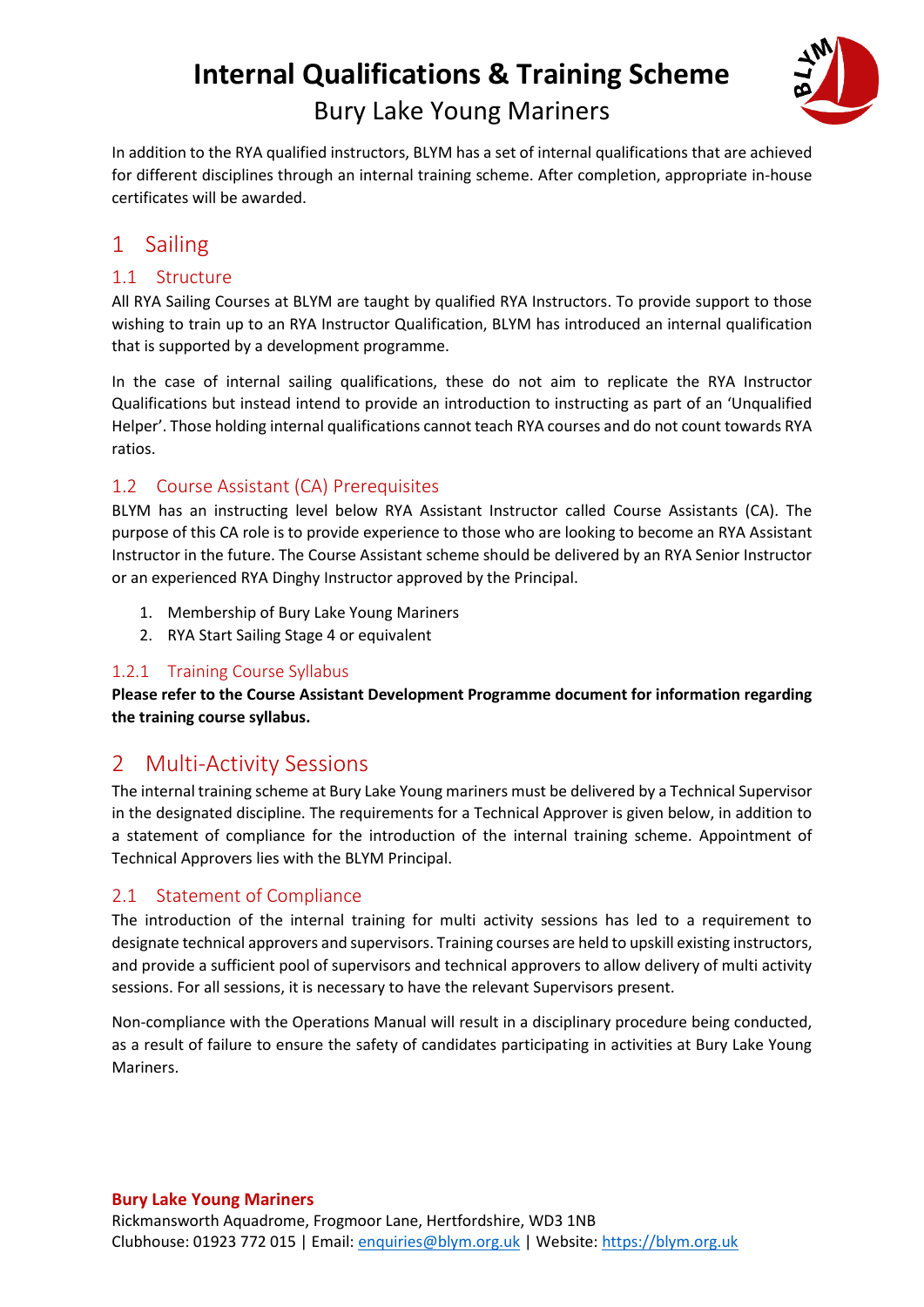

# 2.2 Improvised Rafting

## 2.2.1 Structure

Improvised rafting is one of the most dangerous and complicated activities delivered at Bury Lake Young Mariners, and as a result, a more complex training structure is required. Rafting sessions should be delivered in accordance with the guidelines provided in Section 8.2 and in accordance with the training course syllabus given below.

To summarise, the Technical Approver delivers the same training course to both Senior Supervisors and Supervisors, but a Supervisor cannot operate without a Senior Supervisor on site.

## 2.2.2 Technical Approver Prerequisites

A technical supervisor must have the following pre-requisites completed before receiving the designation. The candidate must have:

- 1. Membership of Bury Lake Young Mariners
- 2. Valid first aid certificate (RYA Approved)
- 3. 5yrs + Improvised rafting experience, delivered at Bury Lake Young Mariners
- 4. Water safety training (this can be in the form of a water sports instructor qualification, minimum Senior Instructor or BCU Level 2 Coach or other alternative discipline)
- 5. RYA Safety Boat (RYA Powerboat Level 2 is acceptable for candidates with exceptional experience)

## 2.2.3 Senior Supervisor Prerequisites

A Senior Supervisor must be present at all times whilst Improvised Rafting activities are being delivered on site. In order to achieve the qualification, the candidate must have:

- 1. Membership of Bury Lake Young Mariners
- 2. Valid first aid certificate (RYA Approved)
- 3. Water safety training (this can be in the form of a water sports instructor qualification, minimum Dinghy Instructor or BCU Level 2 Coach or other alternative discipline)
- 4. Powerboat Level 2
- 5. Completed Improvised Rafting Training Course delivered by certified Technical Approver.

## 2.2.4 Supervisor Prerequisites

A Supervisor can deliver an Improvised Rafting training session under the supervision of a Senior Supervisor. In order to achieve the qualification, the candidate must have:

- 3. Membership of Bury Lake Young Mariners
- 4. Water safety training (this can be in the form a water sports instructor qualification, minimum Assistant Instructor or BCU Level 1 Coach or other alternative discipline)
- 5. Powerboat Level 2
- 6. Completed improvised Rafting Training Course delivered by certified Technical Approver.

## 2.2.5 Training Course Syllabus

The requirements for the delivery of this internal training course can be found below. These requirements are considered to be the minimum level of instruction required to safely deliver an improvised rafting activity session. Any level of additional training to supplement these requirements is encouraged.

#### **Bury Lake Young Mariners**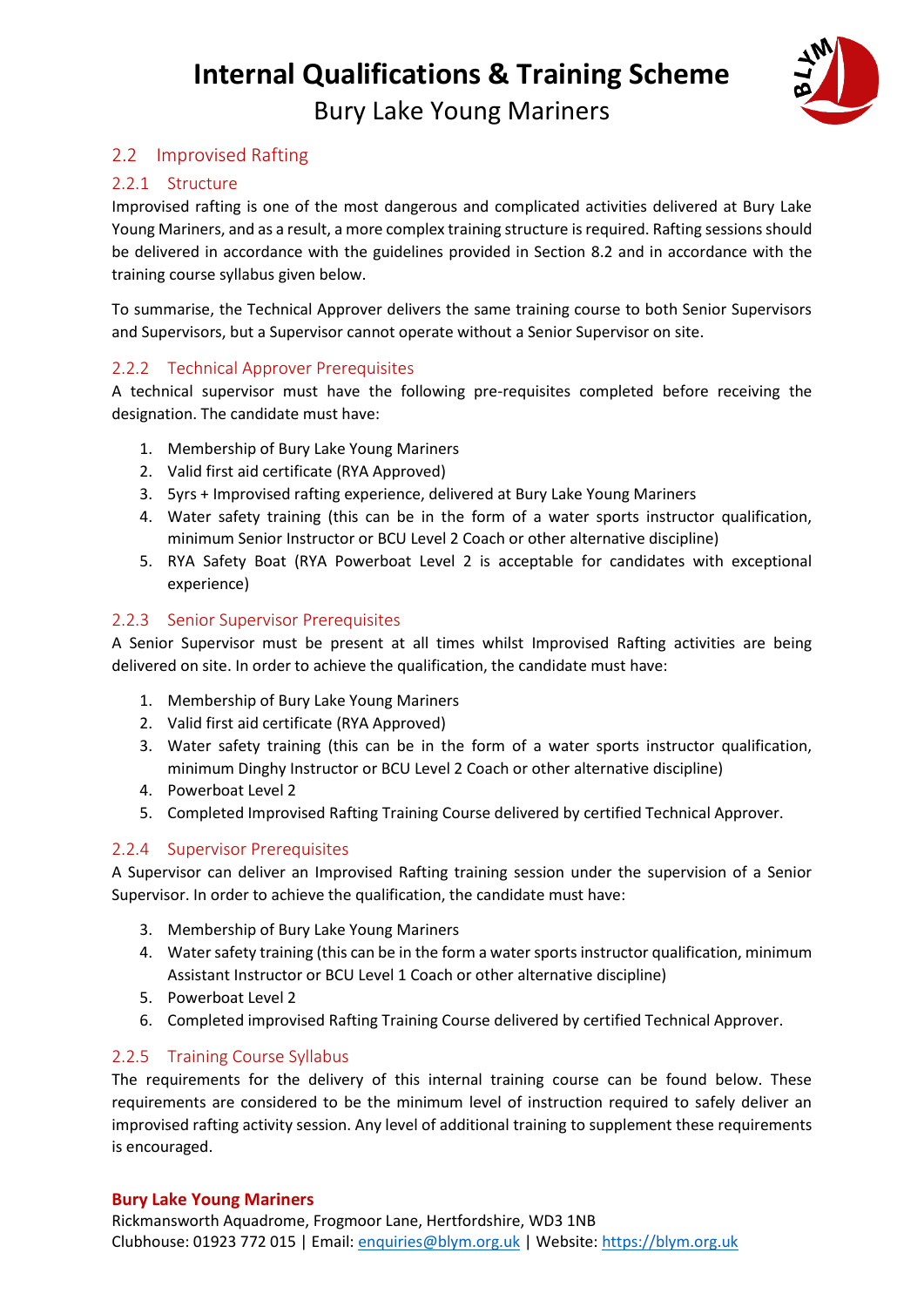

The training course syllabus remains the same for both Senior Supervisors and Supervisors, and must be delivered by a Technical Approver. The training course should take approximately 2-3 hours to deliver.

#### *2.2.5.1 Ropework*

- 1. Is able to tie a square lashing.
- 2. Is able to tie a clove and rolling hitch.
- 3. Is able to tie round and shear lashings.
- 4. Is able to tie a bowline and round turn and 2 half hitches
- 5. Knows correct storage methods for rafting ropes
- 6. Knows types of ropes and their uses for improvised rafting

#### *2.2.5.2 Equipment*

- 1. Knows the location of the improvised rafting equipment
- 2. Knows the correct storage procedure
- 3. Understands how to inspect equipment before use to ensure it is safe.
- 4. Understands how to correctly launch and recover a raft, and the importance of a safety inspection prelaunch.

#### *2.2.5.3 Water Safety*

- 1. Is able to throw, recover and stow a throwline.
- 2. Is able to demonstrate how to use a paddle effectively.
- 3. Understands suitable clothing for improvised rafting and can fit a buoyancy aid effectively.
- 4. Understands the correct equipment that should be carried by an instructor delivering an improvised rafting session.
- 5. Understands how to drive a powerboat effectively and safely in an improvised rafting session.

#### *2.2.5.4 Risks & Hazards*

- 1. Understands the risk of entrapment, and methods for reducing the likelihood of it occurring.
- 2. Understands risk associated with hypothermia and how to reduce the likelihood of it occurring.
- 3. Understands how to use a knife effectively to free entanglements.
- 4. Understands capabilities

#### 2.3 Towsports

#### 2.3.1 Structure

Occasionally, tow sport activities are operated at Bury Lake Young Mariners, primarily knee boarding and ringo rides. In order to deliver these sessions, it is necessary to have both a Supervisor (Driver) and a Supervisor (Observer) present. A driver may operate as both a driver and an observer, but an observer may not operate as a driver until they have achieved the pre-requisites.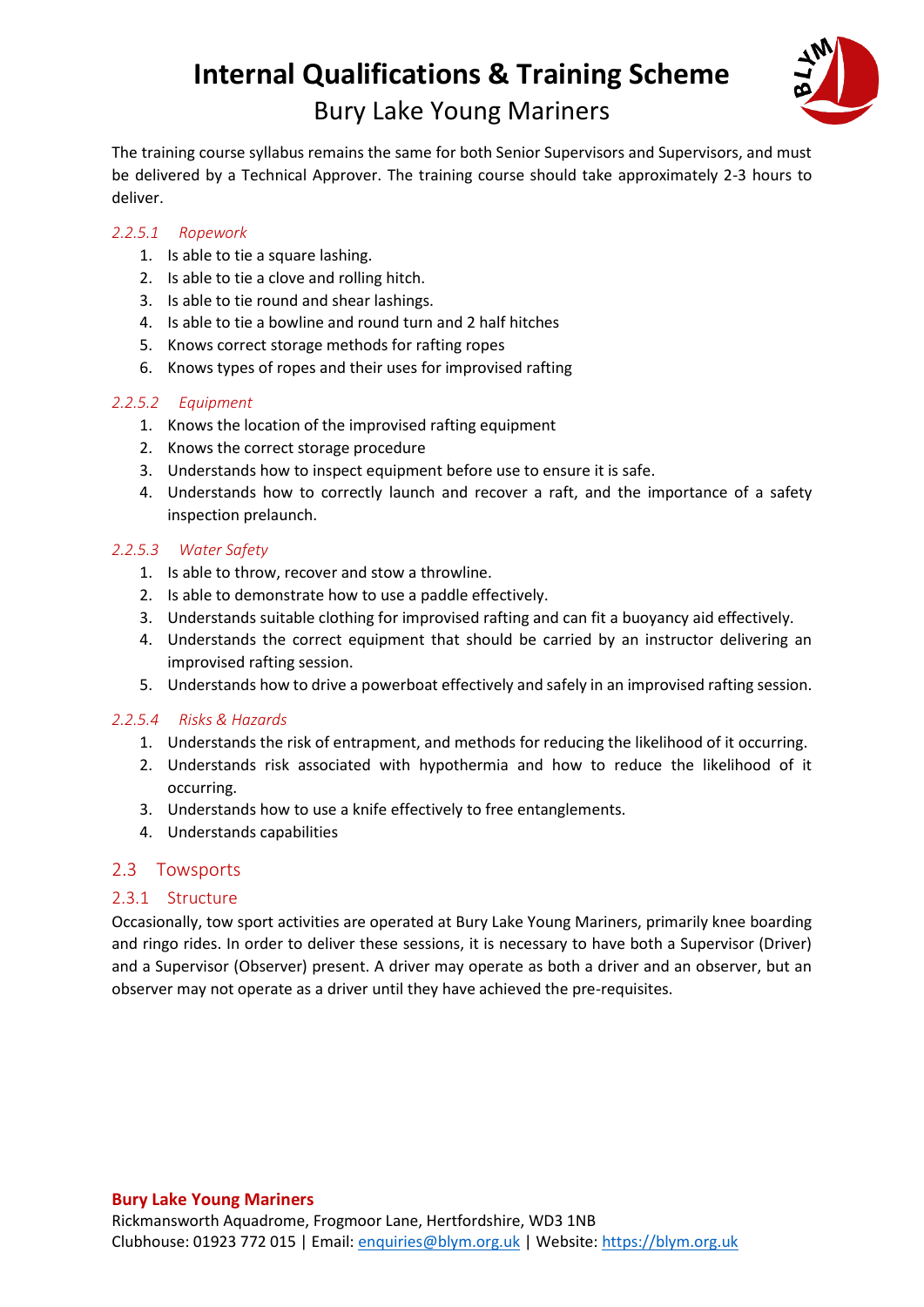

# 2.3.2 Technical Approver Prerequisites

The following prerequisites are required in order to deliver an internal Towsports training course. The candidate must have:

- 1. A membership of Bury Lake Young Mariners
- 2. Be aged 21+
- 3. Possess 5+ years of Towsports experience, in a variety of boats, towing a variety of equipment.
- 4. RYA Safety Boat
- 5. Valid first aid certificate (RYA Approved)
- 6. RYA Powerboat Instructor or be a BWSW SBD L1+

#### 2.3.3 Supervisor (Driver)

In order to drive a powerboat and operate a Towsports activity session, the candidate must meet the following prerequisites. They must have:

- 1. A membership of Bury Lake Young Mariners
- 2. Be aged 18+
- 3. RYA Safety Boat
- 4. Completed the internal Tow Sports training course
- 5. Valid first aid certificate (RYA Approved)

#### 2.3.4 Supervisor (Observer)

In order to operate as an observer for a Towsports activity session, the candidate must meet the following prerequisites. They must have:

- 1. A membership of Bury Lake Young Mariners
- 2. Be aged 14+
- 3. RYA Powerboat Level 2
- 4. Completed the internal Tow Sports training course

#### 2.3.5 Training Course Syllabus

The requirements for the delivery of this internal training course can be found below. These requirements are considered to be the minimum level of instruction required to safely deliver a tow sports activity session. Any level of additional training to supplement these requirements is encouraged.

The training course syllabus remains the same for both Drivers and Observers, and must be delivered by a Technical Approver. The training course should take approximately 2-3 hours to deliver.

#### *2.3.5.1 Ropework*

- 1. Understands how to fasten tow lines safely to the transom of a powerboat
- 2. Understands how to fasten tow lines to inflatables
- 3. Understands how to inspect a tow line before use

#### **Bury Lake Young Mariners**